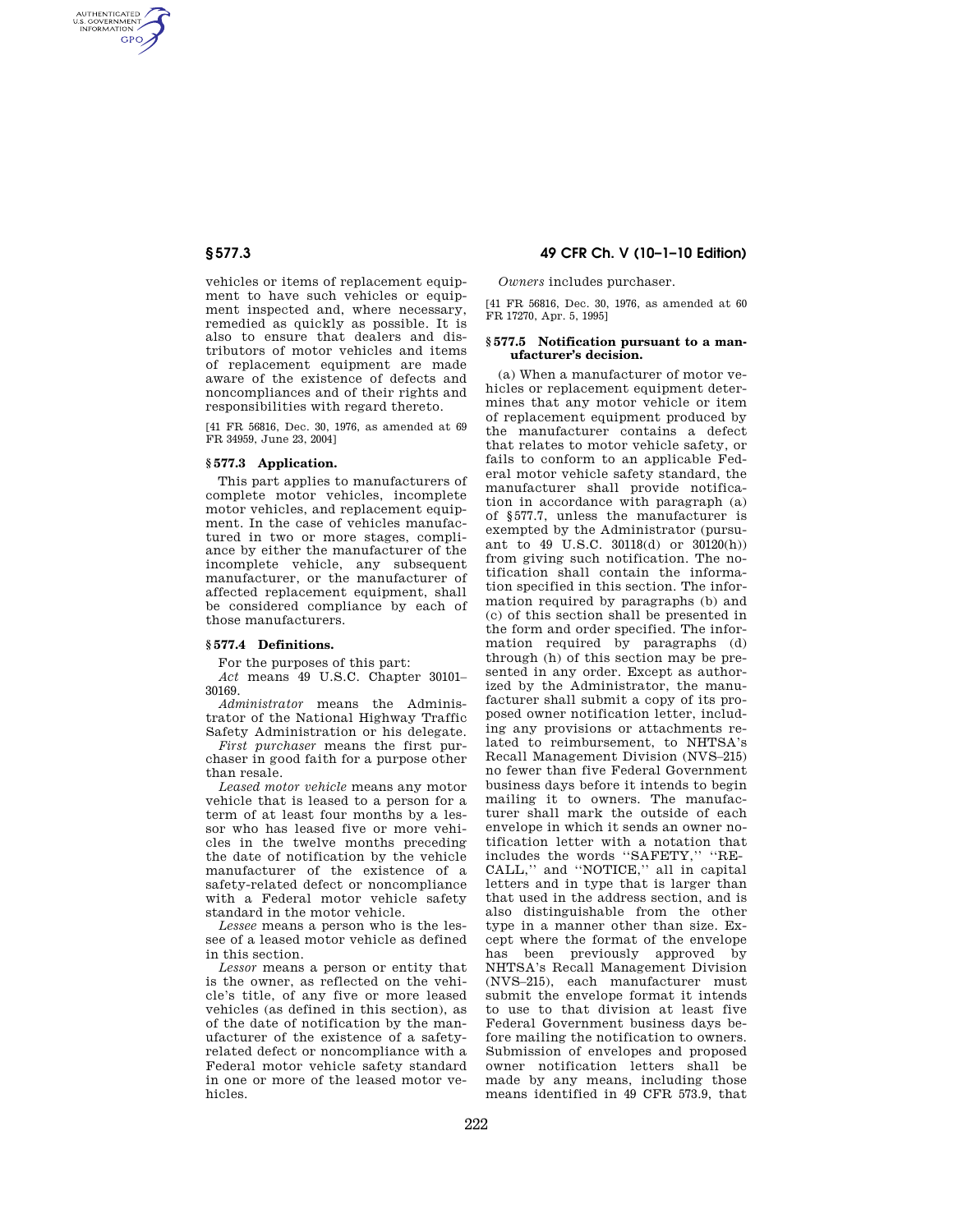# **Nat'l Highway Traffic Safety Admin., DOT § 577.5**

permits the manufacturer to verify receipt promptly by the Recall Management Division and the date it was received by that division. Notification sent to an owner whose address is in either the Commonwealth of Puerto Rico or the Canal Zone shall be written in both English and Spanish.

(b) An opening statement: ''This notice is sent to you in accordance with the requirements of the National Traffic and Motor Vehicle Safety Act.''

(c) Whichever of the following statements is appropriate:

(1) ''(Manufacturer's name or division) has decided that a defect which relates to motor vehicle safety exists in (identified motor vehicles, in the case of notification sent by a motor vehicle manufacturer; identified replacement equipment, in the case of notification sent by a replacement equipment manufacturer);'' or

(2) ''(Manufacturer's name or division) has decided that (identified motor vehicles, in the case of notification sent by a motor vehicle manufacturer; identified replacement equipment, in the case of notification sent by a replacement equipment manufacturer) fail to conform to Federal Motor Vehicle Safety Standard No. (number and title of standard).''

(d) When the manufacturer determines that the defect or noncompliance may not exist in each such vehicle or item of replacement equipment, he may include an additional statement to that effect.

(e) A clear description of the defect or noncompliance, which shall include—

(1) An identification of the vehicle system or particular item(s) of motor vehicle equipment affected.

(2) A description of the malfunction that may occur as a result of the defect or noncompliance. The description of a noncompliance with an applicable standard shall include, in general terms, the difference between the performance of the noncomplying vehicle or item of replacement equipment and the performance specified by the standard;

(3) A statement of any operating or other conditions that may cause the malfunction to occur; and

(4) A statement of the precautions, if any, that the owners should take to reduce the chance that the malfunction will occur before the defect or noncompliance is remedied.

(f) An evaluation of the risk to motor vehicle safety reasonably related to the defect or noncompliance.

(1) When vehicle crash is a potential occurrence, the evaluation shall include whichever of the following is appropriate:

(i) A statement that the defect or noncompliance can cause vehicle crash without prior warning; or

(ii) A description of whatever prior warning may occur, and a statement that if this warning is not heeded, vehicle crash can occur.

(2) When vehicle crash is not the potential occurrence, the evaluation must include a statement indicating the general type of injury to occupants of the vehicle, or to persons outside the vehicle, that can result from the defect or noncompliance, and a description of whatever prior warning may occur.

(g) A statement of measures to be taken to remedy the defect or noncompliance, in accordance with paragraph  $(g)(1)$  or  $(g)(2)$  of this section, whichever is appropriate.

(1) When the manufacturer is required by the Act to remedy the defect or noncompliance without charge, or when he will voluntarily so remedy in full conformity with the Act, he shall include—

(i) A statement that he will cause such defect or noncompliance to be remedied without charge, and whether such remedy will be by repair, replacement, or (except in the case of replacement equipment) refund, less depreciation, of the purchase price.

(ii) The earliest date on which the defect or noncompliance will be remedied without charge. In the case of remedy by repair, this date shall be the earliest date on which the manufacturer reasonably expects that dealers or other service facilities will receive necessary parts and instructions. The manufacturer shall specify the last date, if any, on which he will remedy tires without charge.

(iii) In the case of remedy by repair through the manufacturer's dealers or other service facilities: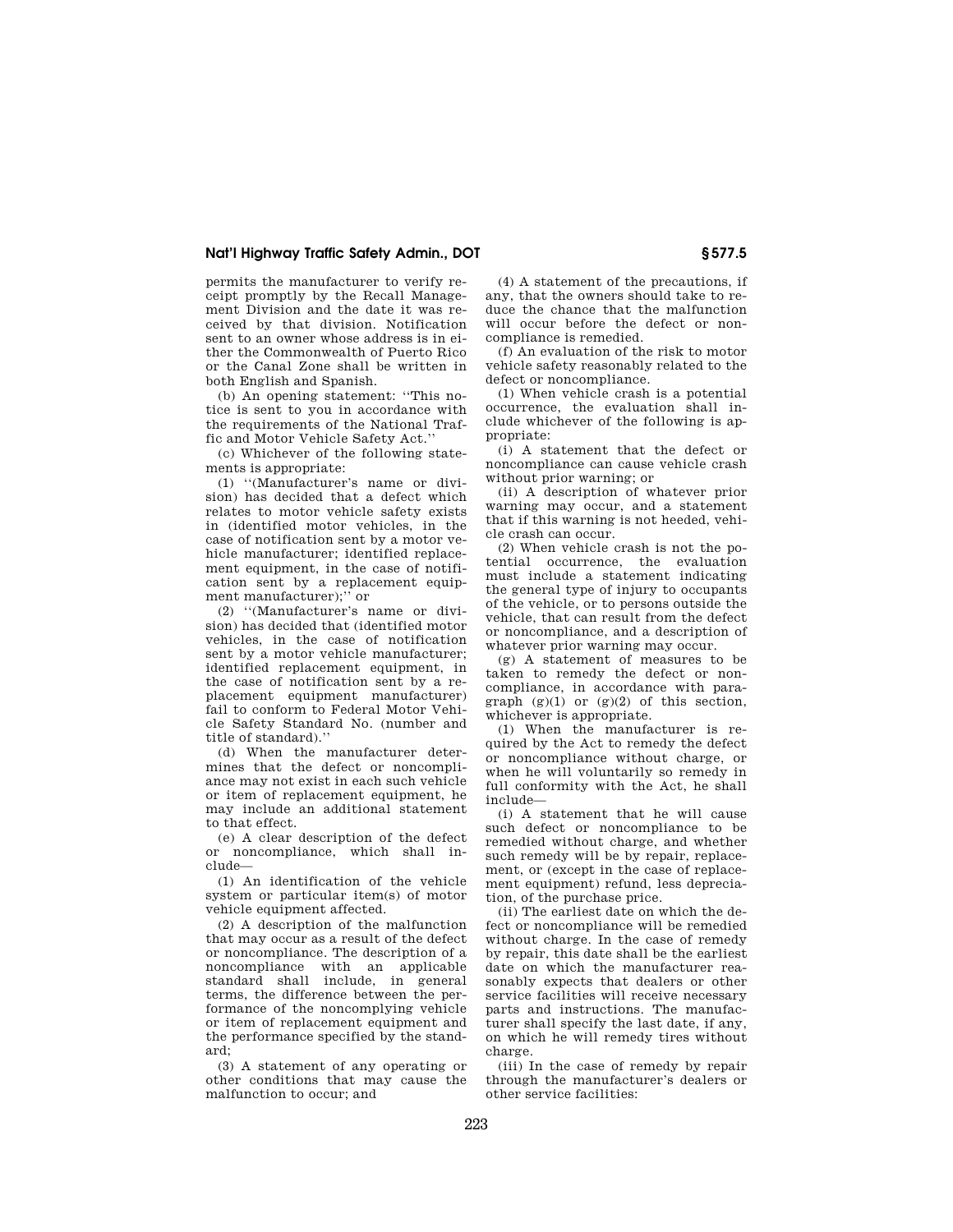(A) A general description of the work involved in repairing the defect or noncompliance; and

(B) The manufacturer's estimate of the time reasonably necessary to perform the labor required to correct the defect or noncompliance.

(iv) In the case of remedy by repair through service facilities other than those of the manufacturer or its dealers:

(A) The name and part number of each part must be added, replaced, or modified;

(B) A description of any modifications that must be made to existing parts, which shall also be identified by name and part number;

(C) Information as to where needed parts will be available;

(D) A detailed description (including appropriate illustrations) of each step required to correct the defect or noncompliance;

(E) The manufacturer's estimate of the time reasonably necessary to perform the labor required to correct the defect or noncompliance; and

(F) The manufacturer's recommendations of service facilities where the owner should have the repairs performed.

(v) In the case of remedy by replacement, a description of the motor vehicle or item of replacement equipment that the manufacturer will provide as a replacement for the defective or noncomplying vehicle or equipment.

(vi) In the case of remedy by refund of purchase price, the method or basis for the manufacturer's assessment of depreciation.

(vii) A statement informing the owner that he or she may submit a complaint to the Administrator, National Highway Traffic Safety Administration, 1200 New Jersey Ave., SE., Washington, DC 20590; or call the tollfree Vehicle Safety Hotline at 1–888– 327–4236 (TTY: 1–800–424–9153); or go to *http://www.safercar.gov*, if the owner believes that:

(A) The manufacturer, distributor, or dealer has failed or is unable to remedy the defect or noncompliance without charge.

(B) The manufacturer has failed or is unable to remedy the defect or noncompliance without charge—

(*1*) (In the case of motor vehicles or items of replacement equipment, other than tires) within a reasonable time, which is not longer than 60 days in the case of repair after the owner's first tender to obtain repair following the earliest repair date specified in the notification, unless the period is extended by Administrator.

(*2*) (In the case of tires) after the date specified in the notification on which replacement tires will be available.

(2) When the manufacturer is not required to remedy the defect or noncompliance without charge and he will not voluntarily so remedy, the statement shall include—

(i) A statement that the manufacturer is not required by the Act to remedy without charge.

(ii) A statement of the extent to which the manufacturer will voluntarily remedy, including the method of remedy and any limitations and conditions imposed by the manufacturer on such remedy.

(iii) The manufacturer's opinion whether the defect or noncompliance can be remedied by repair. If the manufacturer believes that repair is possible, the statement shall include the information specified in paragraph  $(g)(1)(iv)$  of this section, except that;

(A) The statement required by paragraph  $(g)(1)(iv)(A)$  of this section shall also indicate the suggested list price of each part.

(B) The statement required by paragraph  $(g)(1)(iv)(C)$  of this section shall also indicate the manufacturer's estimate of the date on which the parts will be generally available.

(h) Any lessor who receives a notification of a determination of a safetyrelated defect or noncompliance pertaining to any leased motor vehicle shall send a copy of such notice to the lessee as prescribed by  $$577.7(a)(2)(iv)$ . This requirement applies to both initial and follow-up notifications, but

# **§ 577.5 49 CFR Ch. V (10–1–10 Edition)**